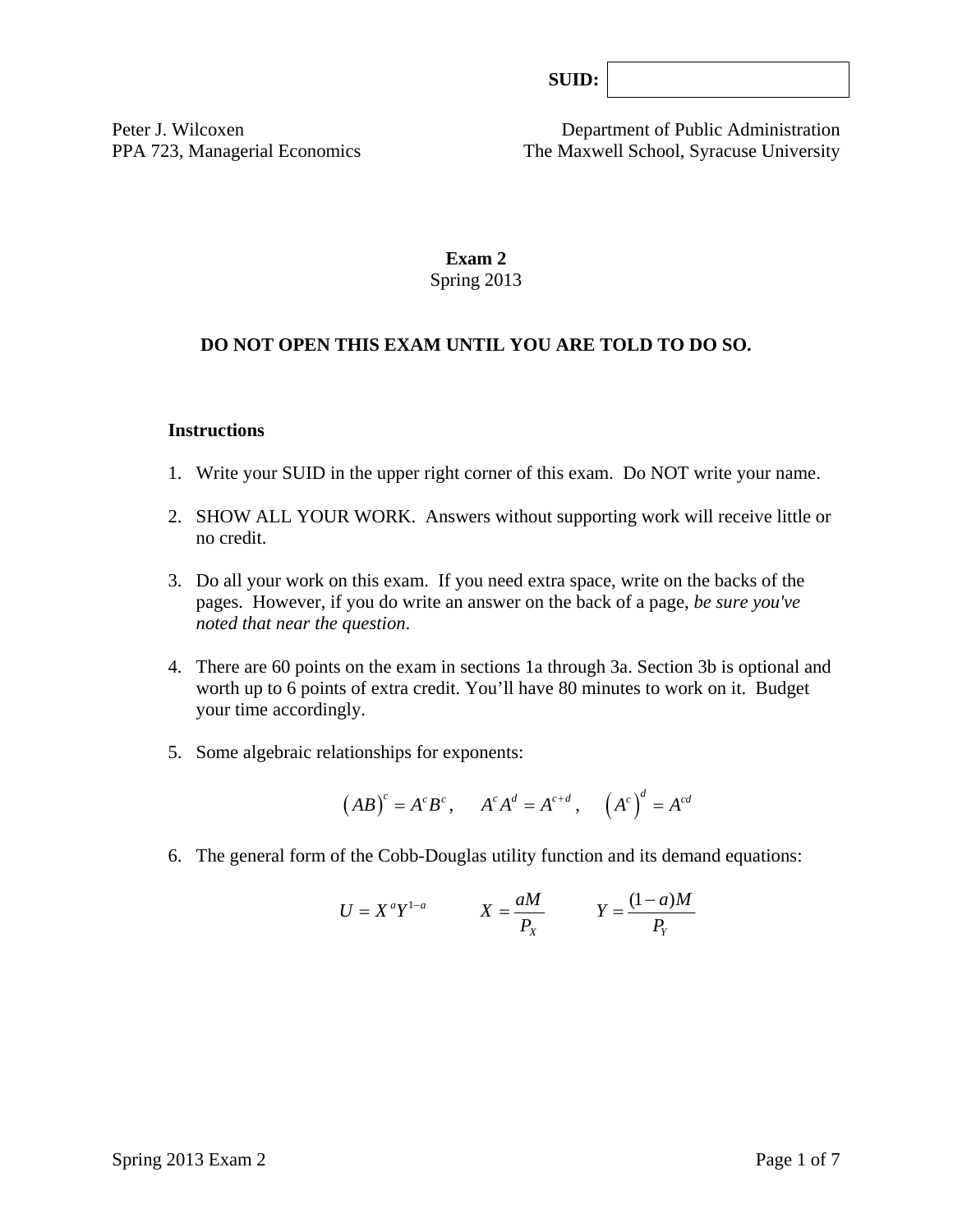## **Question 1a (8 points)**

A household regards X and Y as perfect complements and always buys *b* units of good Y for each unit of good X.

- (a) Please *derive* the household's demand equations for X and Y in terms of *b,* Px, Py and income M. Be sure to show the steps involved, don't just write down the equations.
- (b) Determine which one of the households in the table below has perfect complements preferences and calculate the value of *b*.

| <b>House</b>  | Year | <b>Income</b> | $\mathbf{P} \mathbf{x}$ | $P_{V}$ | X   | Y   |
|---------------|------|---------------|-------------------------|---------|-----|-----|
| A             | 2011 | 2400          | 5                       | 10      | 80  | 200 |
|               | 2012 | 2700          | 10                      | 5       | 120 | 300 |
| B             | 2011 | 900           | 5                       | 10      | 120 | 30  |
|               | 2012 | 1200          | 10                      | 5       | 40  | 160 |
| $\mathcal{C}$ | 2011 | 800           | 5                       | 10      | 80  | 40  |
|               | 2012 | 1200          | 10                      |         | 60  | 120 |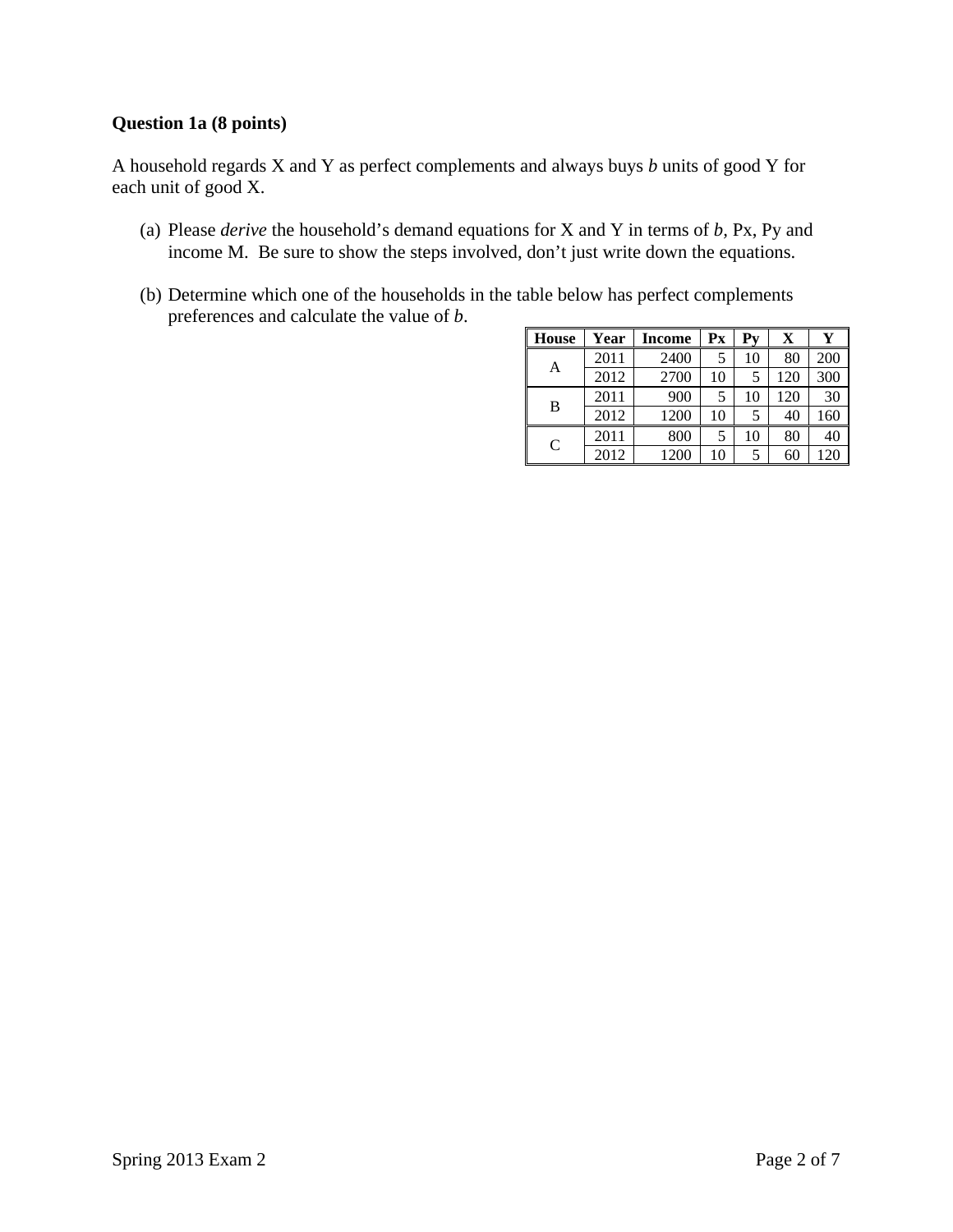### **Question 1b (16 points)**

Continuing the analysis from 1a, now suppose the government imposes a \$10 tax on X and a \$1 subsidy on Y. You may assume that the supply of each good is perfectly elastic so the prices become \$20 and \$4. The household's income, M, is unchanged. Using the household you found in 1a and starting from the 2012 equilibrium please answer the following questions.

- (a) Determine the household's new consumption of X and Y. Illustrate the household's new equilibrium with an appropriate diagram.
- (b) Calculate the compensating variation for the policy and indicate whether the household is better or worse off.
- (c) Calculate the total tax revenue paid by the household and the total value of the subsidy it receives. Then calculate the net value of the two as a share of the household's 2012 income.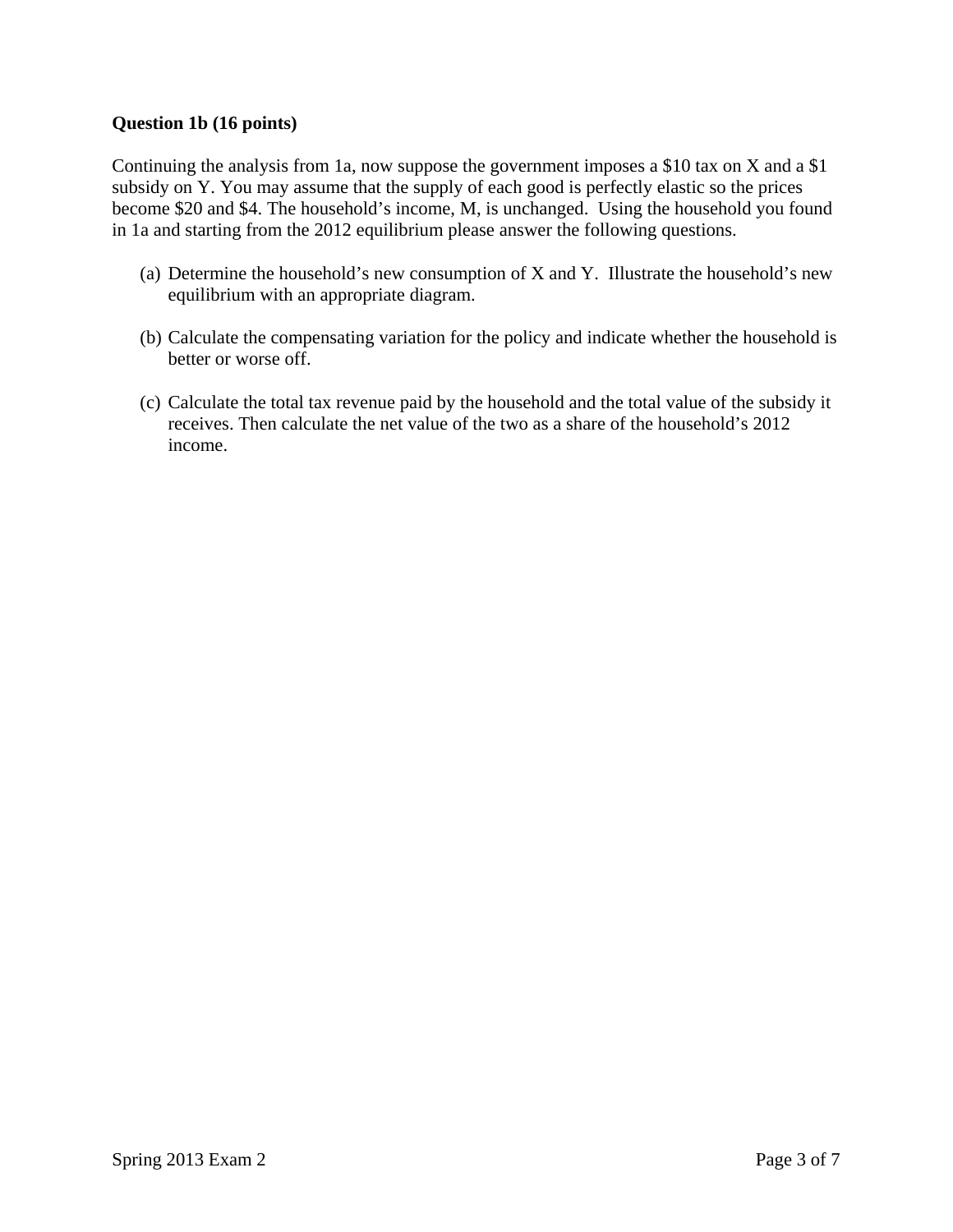# **Question 2a (8 points)**

One of the households in the table below (identical to 1a) has Cobb-Douglas preferences.

- (a) Please determine which one and calculate the value of *a* for that household.
- (b) Please *derive* the expenditure function for the household. Be sure to show all the steps, not just the final result.

| <b>House</b>  | Year | <b>Income</b> | Px | Pv | X   | Y   |
|---------------|------|---------------|----|----|-----|-----|
| Α             | 2011 | 2400          |    | 10 | 80  | 200 |
|               | 2012 | 2700          | 10 | 5  | 120 | 300 |
| В             | 2011 | 900           |    | 10 | 120 | 30  |
|               | 2012 | 1200          | 10 |    | 40  | 160 |
| $\mathcal{C}$ | 2011 | 800           | 5  | 10 | 80  | 40  |
|               | 2012 | 1200          | 10 |    | 60  | 120 |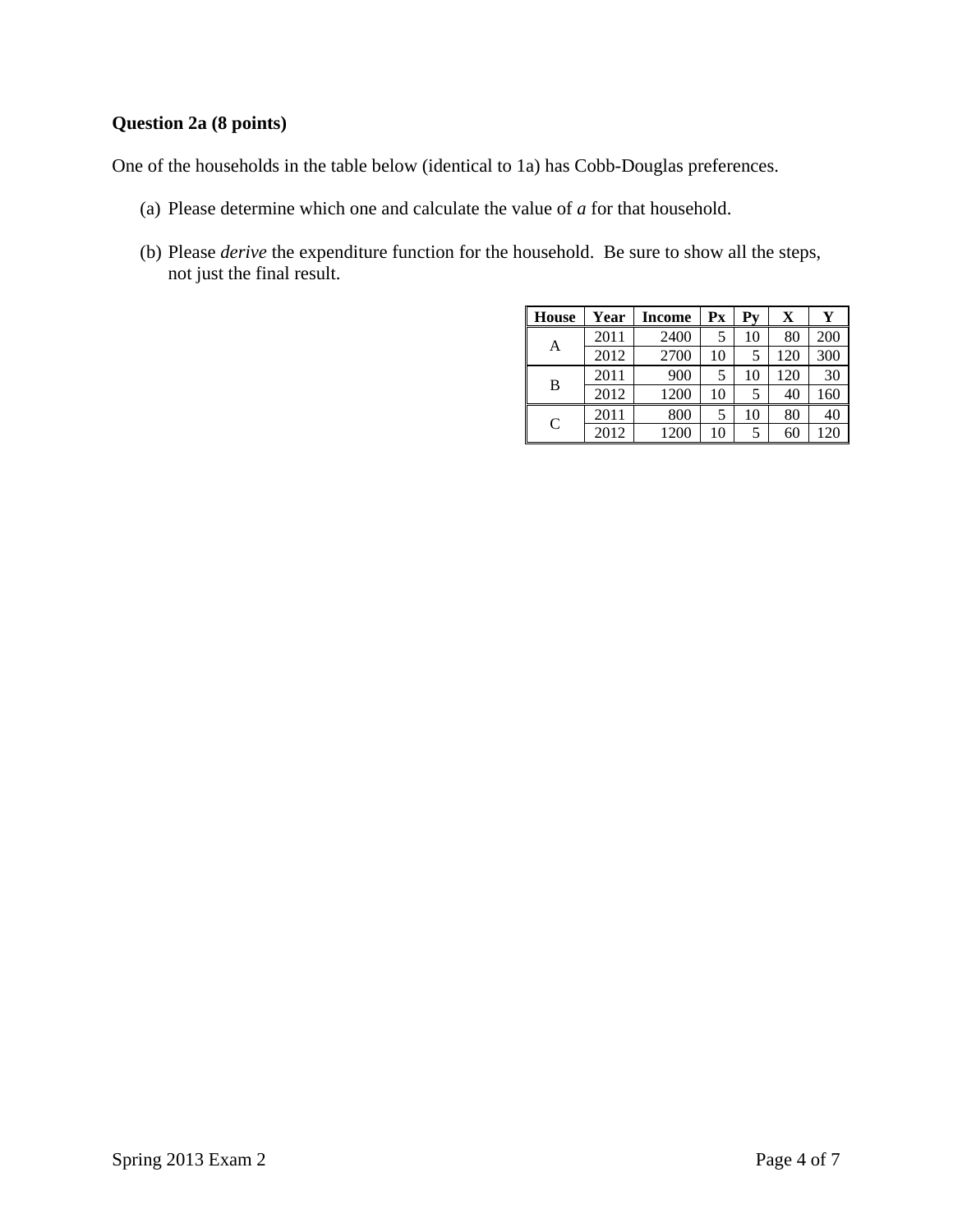### **Question 2b (16 points)**

Now examine the effect of the policy from 1b on the Cobb Douglas household you identified in 2a, starting from its original 2012 equilibrium.

- (a) Determine the household's new consumption of X and Y. Illustrate the household's new equilibrium with an appropriate diagram.
- (b) Calculate the compensating variation for the policy and indicate whether the household is better or worse off.
- (c) Calculate the total tax revenue paid by the household and the total value of the subsidy it receives. Then calculate the net value of the two as a share of the household's 2012 income.
- (d) Considering the household in 1a/1b and this household, is the policy progressive or regressive? How can you tell?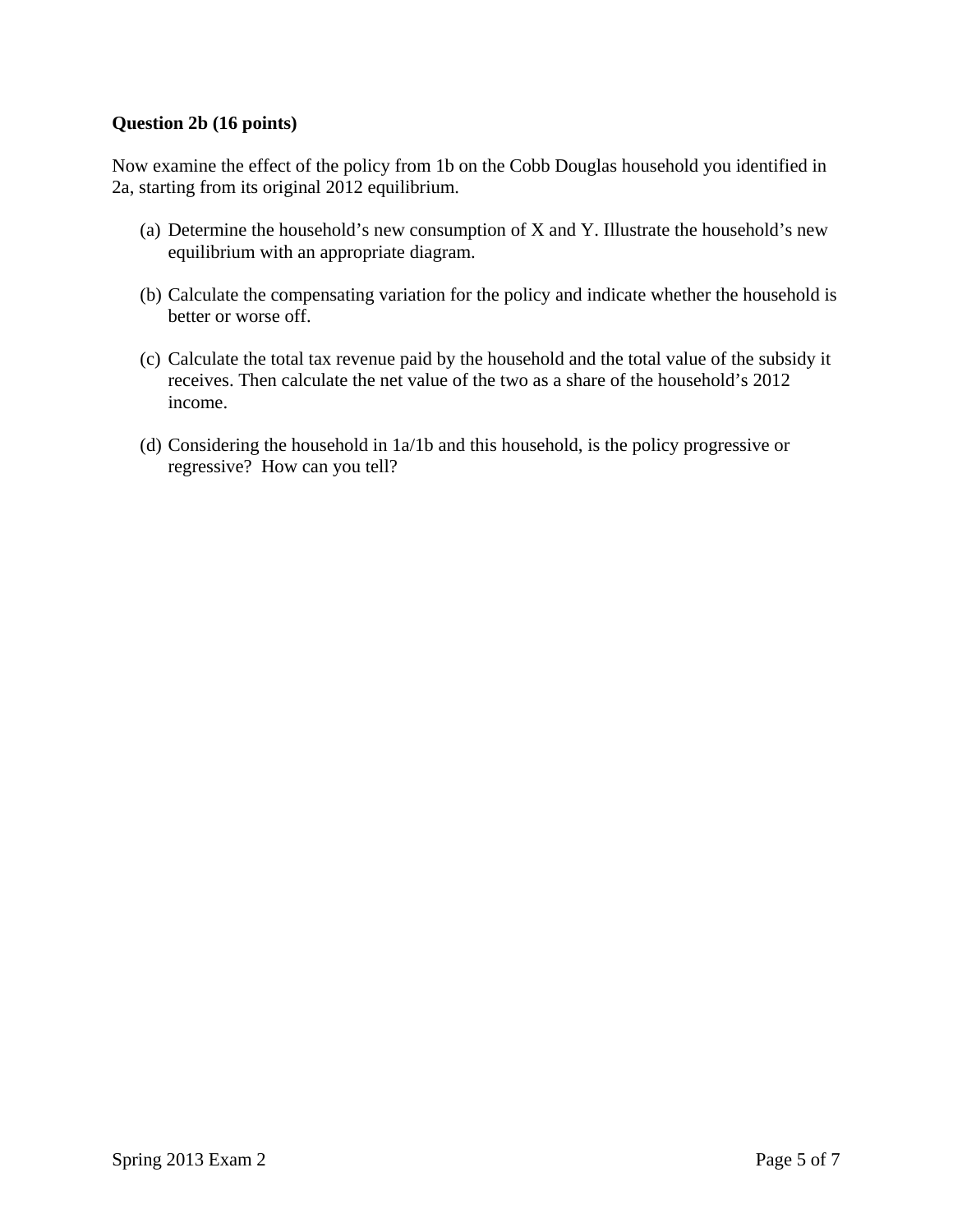#### **Question 3a (12 points)**

A household buys two goods, X and Y, and its preferences can be represented by the utility function shown below. Also shown are the household's demand equations and its expenditure function.

$$
U = (X + 50)^{0.5} (Y)^{0.5}
$$
  
\n
$$
X = -25 + \frac{0.5 * M}{P_x}
$$
  
\n
$$
M = -50P_x + 2 * U * P_x^{0.5} P_y^{0.5}
$$
  
\n
$$
Y = \frac{0.5 * M + 25P_x}{P_y}
$$

Initially, Px=\$10, Py=\$10 and M=\$2000. The government is considering a policy to raise revenue that would place a \$10 tax on good X. The supply of X is perfectly elastic and its price would rise to \$20.

- (a) Please calculate the initial equilibrium before the policy is enacted and the new equilibrium with the policy in place.
- (b) What is the CV for the policy? Is the household better or worse off?
- (c) Calculate the income and substitution effects associated with the policy and show them in an appropriate diagram.
- (d) How much revenue does the tax raise?